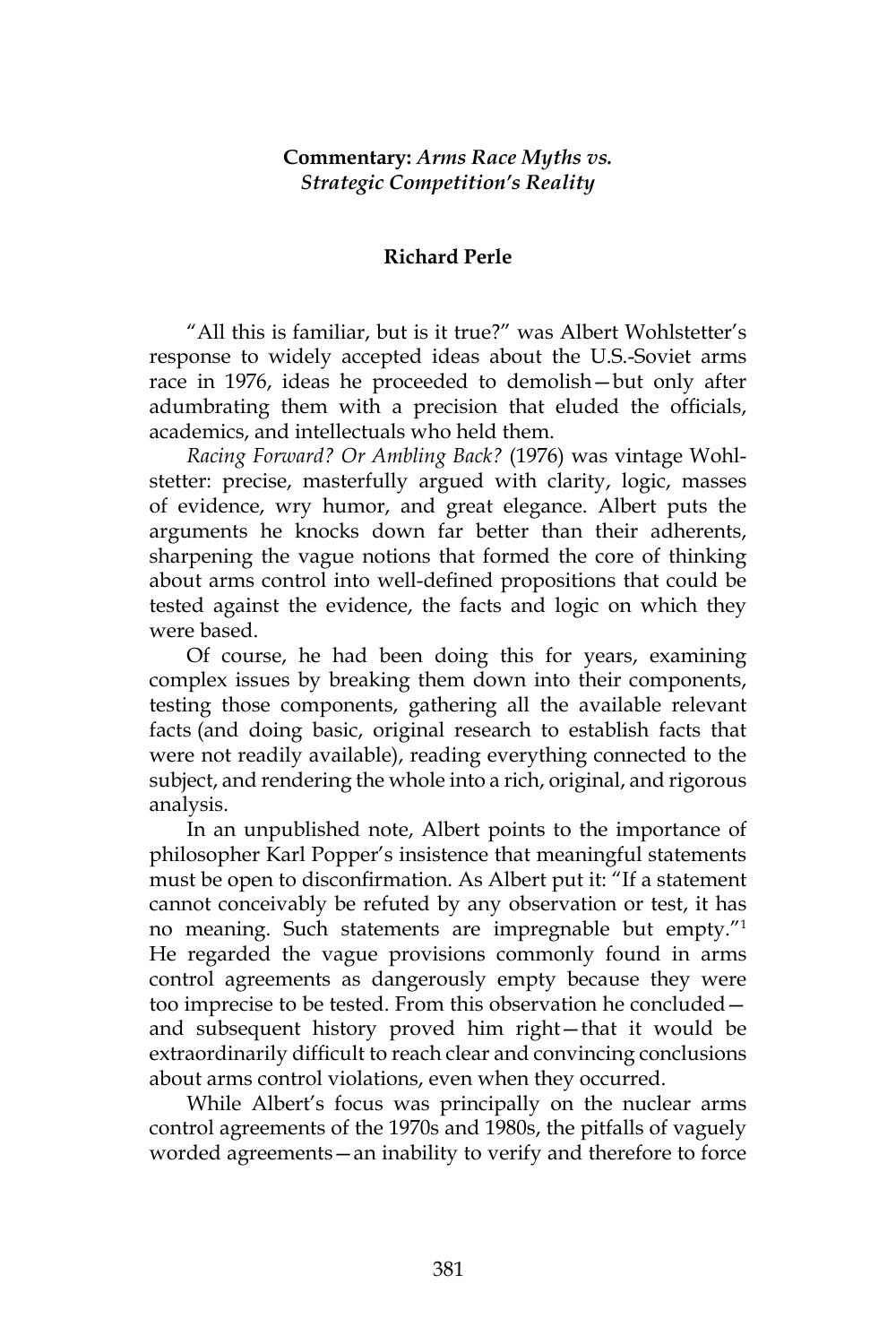compliance—are as relevant to deals with Iran or North Korea today as they were for deals with the Soviets during the Cold War.

Albert was at his best when the conventional thinking he challenged was most widely accepted: the greater the number of proponents, especially if they were widely read and admired, the more pleasure Albert took in the rigorous examination, and frequent refutation, of their views. And when he could group a gaggle of respected commentators into a chorus singing from the same flawed sheet of music, he did so with good-natured glee. That is why in *Racing Forward? Or Ambling Back?* he quoted so many "experts" saying the same thing. After all, two or three quotations from Morton Halperin or Jeremy Stone would have sufficed to demonstrate that conventional thinking about the "arms race" held it to be the product of over-estimation and reciprocal overreaction. He hardly needed to add statements to the same effect from Jerome Wiesner, Leonard Rodberg, Herbert Scoville, Leslie Gelb, Robert McNamara, Stanley Hoffman, and Paul Warnke. But these were *the* authorities in the arms control field, and Albert was determined to corral them all before leading them to slaughter.

For Albert, the field of "arms control" was almost wholly lacking in intellectual content. The popular press, drawing its information from conventionally thinking "experts," had largely succeeded in establishing the "fact" of a U.S.-Soviet arms race in the minds of policymakers as well as the broad public. Albert understood that the arms race theorists' underlying misconception would make it difficult to gain support for policies that could enhance American safety and security. So while he enjoyed demonstrating that there was in fact no such thing as a spiraling "arms race," he regarded the belief that there was as deadly serious. If a mistaken belief in a mythical mechanism called the "arms race" meant that the United States might not make prudent investments in secure and discriminate strategic forces, or might turn to fragile agreements rather than measures of self-defense, well, he would have to begin at the beginning and put the concept of the "arms race" under the microscope.

And what a sharp, rigorous element his microscope had. Take, for example, Albert's treatment of the issue of over or under prediction of Soviet nuclear forces. Contrary to the widely held belief that we had chronically under-estimated the future size of Soviet arsenals, Albert's meticulous audit shows the opposite. Having won the point, he goes on to tease out and dissect yet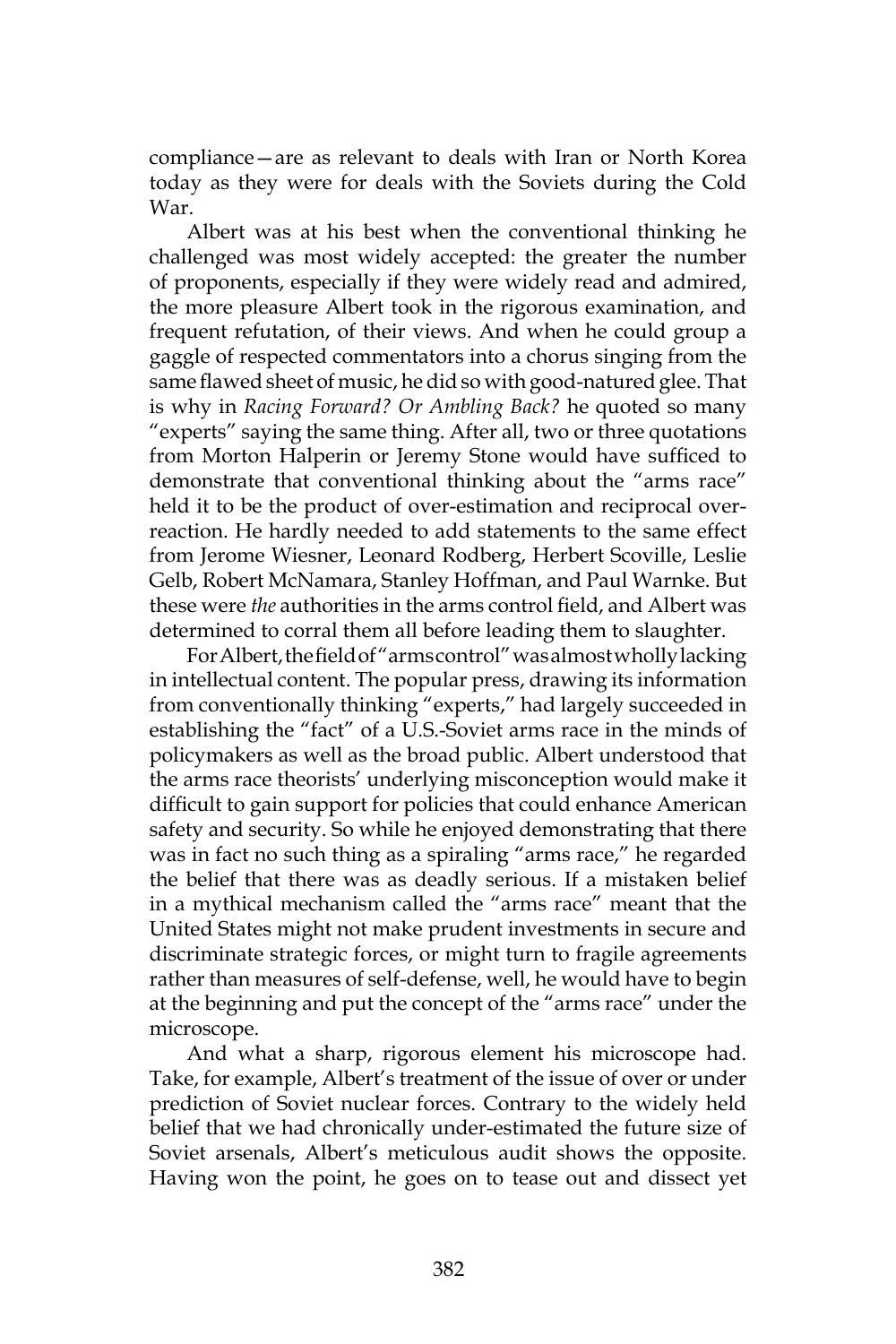another error—the mistaken belief among those who grudgingly acknowledged a history of *under*-estimations—that estimates got better with time and experience. This apparent but wrong finding was the product of a flawed methodology, which he takes pains to explain:

Some analysts now grant that we underestimated, but claim that we improved with time. They ignore the important difference between predicting a *cumulative* total of vehicles that will have been deployed at some future time, most of which are known to be already completed or in process at the time when the prediction is made, and predicting a *change* from this known state. This accurately-known past makes up an increasing portion of the cumulative total. Nonetheless, those who detect an improvement in forecasts compare predicted with actual totals, not predicted with actual change from what was known; and so swamp unpredicted new starts in the steadily increasing total of launchers known to be started or completed.

Albert was intrigued by the pattern of under-estimation he so carefully documented and searched for an explanation. When he found it, he put it succinctly:

Part of the pressure to conform by underestimating was very likely a reflex, over-correcting for the "missile gap" that had publicly embarrassed the intelligence community.

Re-reading that, I could not help thinking of the December 2007 National Intelligence Estimate (NIE) on Iran's nuclear weapons program. Could the intelligence community be over-correcting for the infamous 2003 Iraq NIE that caused the nation and the world such grief? And if Albert were alive and serving on the President's Foreign Intelligence Advisory Board, as he once did, would the CIA and the other intelligence agencies have gotten away with the Iraq estimate in the first place? Or the Iran estimate now?

As a member of the Pentagon's Defense Policy Board, I sat through a number of intelligence briefings following the attacks of September 11, 2001. Some of them had to do with Iraq and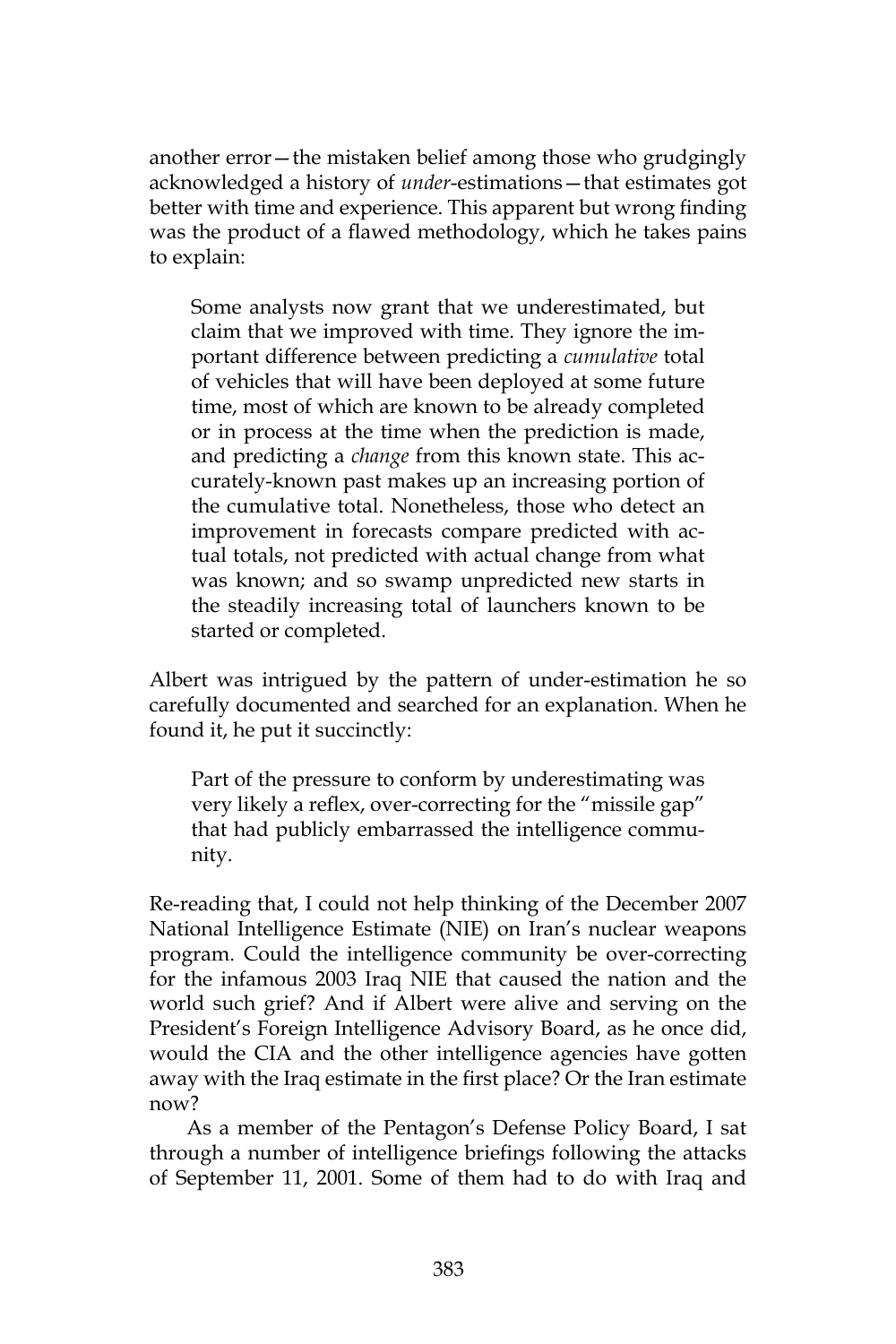its weapons of mass destruction. Now, with the advantage of hindsight, I can see how imprecision about what we actually *knew—*as opposed to what we believed could be reliably *inferred* led to the mistaken conclusion that Iraq had a stockpile of weapons of mass destruction. The careless acceptance in the Iraq NIE of information that required establishing the reliability of informants was not inevitable. But the now famous case in which an Iraqi defector in Germany was never interviewed by U.S. intelligence, leaving his false claims simply taken at face value, would have astonished even Albert, who was a frequent critic of intelligence estimates. Albert served on the Defense Policy Board for many years, but not as the nation contemplated its response to 9/11.

We will never know whether his relentless questioning of everything and everyone would have teased out the hidden assumptions and flawed inferences in the Iraq NIE. (Or, for that matter, whether he would have seen the possession of *stockpiles* of WMD as the central issue. He was, as so much of his writing makes clear, always mindful of how rapidly things can change and how quickly civilian programs—to say nothing of unilaterally abandoned military ones—can be activated for military purposes.)

Neither will we enjoy the benefit of Albert's critique of the Iran NIE. I imagine it would zero in on the apparent inconsistency of Iran's sustained, costly, and challenging ballistic missile development with the regime's claim not to have a nuclear weapons program. I know he would be wary in the extreme of the idea that the way to deal with a future Iranian nuclear weapon is to sign an agreement in which the regime in Teheran promises to restrict itself to only "peaceful" uses of nuclear materials.

If we were to think as Albert would about the issues flowing from Iran's current position with respect to nuclear power (they insist on it) and nuclear weapons ("we don't want and have no program to get them"), we would do well to study his important discussion of the multiple applications of a single technology or the multiple technologies instrumental in the achievement of a single purpose. Albert believed that both phenomena rendered arms control dangerously ineffective in all but a few very special cases.

In the case of the Iran NIE, and in other intelligence products not yet even conceived, we should resolve to apply the Wohlstetter four-word test: "But is it true?"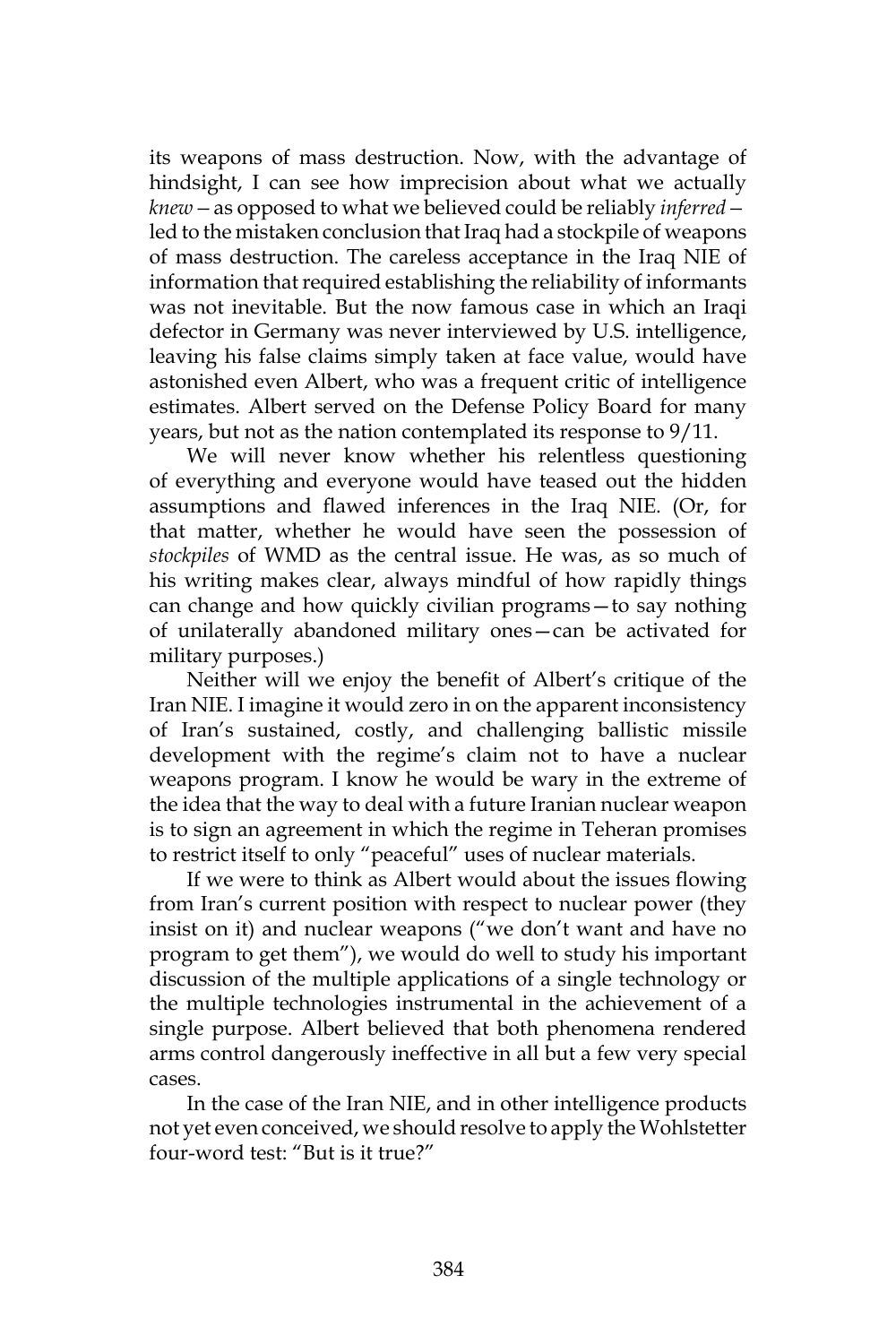Albert's disdain for arms control theory reflected his concern that ineffective agreements would substitute for hard thinking and hard choices about how to protect the nation in the era of the "delicate balance of terror." That was the title he gave to a brilliant, widely discussed article in *Foreign Affairs* in 1959 that introduced the broad public to the key concepts of strategy in the nuclear age, many of which were conceived and articulated during the course of his highly classified research at the RAND Corporation. He was especially emphatic in later years that careless thinking about arms control could drive strategic policy even further in the direction of accepting "mutual assured destruction" (MAD) as the key to American security.

Much of Albert's critique of arms control refers to what he calls "MAD-based arms control" because its main objectives were premised on the idea that (a) stable nuclear deterrence was easy to achieve; (b) the way to achieve it was to build only a minimum deterrent force that could confidently destroy Soviet (or, for the Soviets, American) cities in a massive retaliatory attack; and (c) since both the United States and the Soviet Union accepted (a) and (b), agreements in which each pledged not to acquire capabilities beyond those defined in (b) could, and should, be negotiated. But when one examined the arguments for the arms control agreements beginning with the (subsequently violated) moratorium on nuclear testing and continuing through the ABM Treaty and the SALT and START treaties, they invariably presupposed the desirability of a strategic balance based on the threat to destroy cities.

So, at the core of Albert's disparagement of arms control is his view that the underlying rationale for treaties limiting the numbers, types, and technologies of strategic forces served only to reinforce MAD doctrine, a doctrine he deplored on both prudential and moral grounds. After all, the idea that it was desirable to reduce our strategic arsenal to the lowest number of weapons required for massive retaliatory attacks against Soviet cities meant that if deterrence failed, we might someday be forced to choose between doing nothing or killing millions of innocent civilians. Throughout his life and writings, Albert argued the moral obtuseness of the physicists, clergymen, politicians, and intellectuals who so readily embraced MAD. (Once, observing a group of women marching in an antimissile defense demonstration in Washington, DC, Albert remarked: "They must call themselves 'mothers for offensive forces only'.")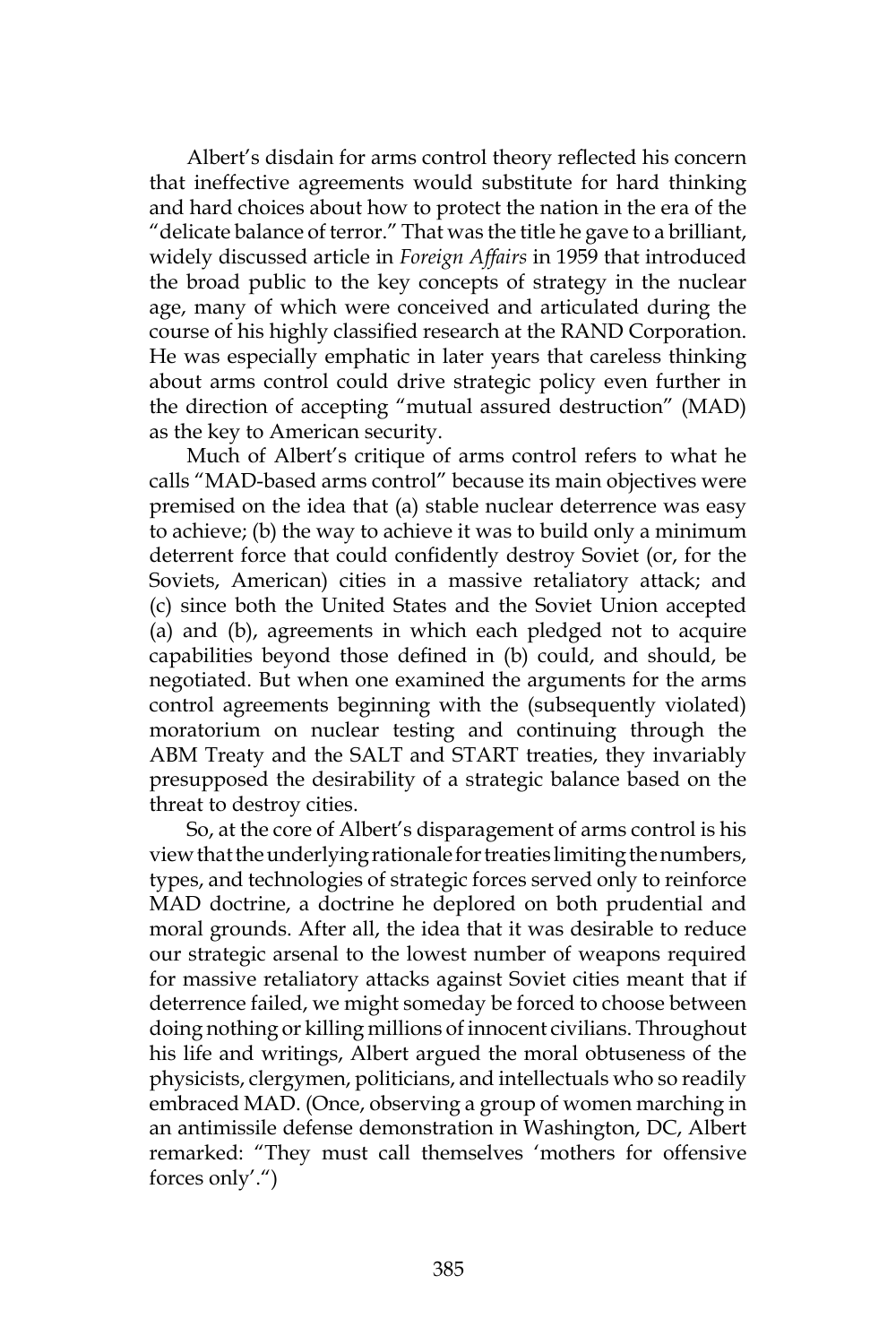Responding to Henry Kissinger's rhetorical question, "What in God's name is superiority at these levels?", Albert comments:

I am all for probing the premises of thought on arms and arms-control which the Secretary is said to want. But that can only start when we face up to evasions making "murder respectable" in such chaste phrases as "counter-value attacks" and in all the unreflective vocabulary of the arms race. This is an important part of rethinking policy about our relations with allies and adversaries, long overdue and essential for reducing the present chaos.

Albert's deep skepticism about the utility of arms control agreements did not lead him to oppose them in principle, although he was frequently described as among a group of analysts who were "opposed to arms control." While many of the arms control enthusiasts Albert assessed never met an agreement they didn't like, it could not be said that Albert opposed all agreements. To be sure, he set a much higher standard than the arms control professionals—negotiators, analysts, politicians, and professors—by insisting that only certain types of agreement were worth having. The criteria he set out are as relevant today as when he argued for them over a long career—and they tend to be ignored by diplomatic professionals who frequently lose sight of an agreement's purpose in their zeal to get an agreement for agreement's sake.

The idea that arms control agreements should have limited purposes and should be of limited duration reflected Albert's view that "comprehensive" agreements were bound to invite evasion through the exploitation of loopholes or, worse, out-andout violations. He opposed permanent agreements because he knew that the considerations underlying any agreement would change in unpredictable ways: today's technological *cul de sac* would become tomorrow's super highway.

He knew that, once in place, arms control agreements were nearly impossible to vacate, even if they had clear termination clauses (indeed, even when they had expiration dates). And he knew that agreements were not self-enforcing. He scoffed at the claims of arms controllers that "if the other side violates the agreement, we will withdraw from it immediately." He had seen too many instances in which it was difficult or impossible to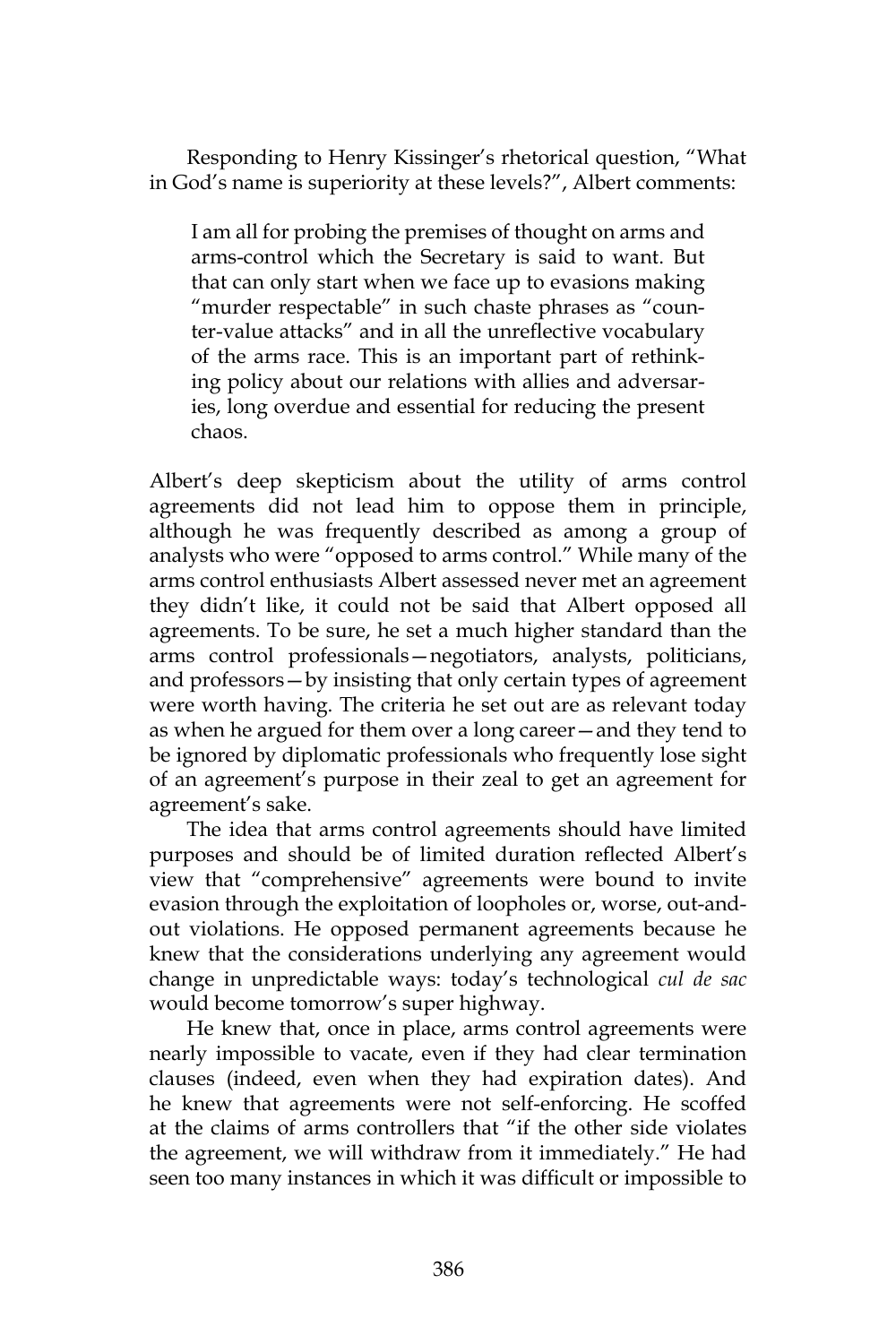prove that a violation of a vaguely worded provision had taken place, or in which a questionable interest in keeping a violated agreement trumped even a legal exit, or in which the hope that yet another agreement could be reached led governments to turn a blind eye to the violations of the agreements already in place. He summarized his view of an agreement worth having this way:

For this reason, one should reject the argument made by many proponents of arms control today that a treaty of permanent duration will confer stability, because it will enable us and our adversaries to plan with certainty. On the contrary, it is a sure recipe for instability because in general we cannot anticipate such further changes long enough in advance, and a permanent treaty would prevent us from making incremental adjustments when it becomes clear that they are about to occur. We should look for an agreement which is not only monitorable, but one which we can enforce unilaterally, and one that provides strong incentives for us to enforce compliance. In fact, we want the incentives for our enforcing the agreement to exceed the incentives for looking the other way.

Disappointment with the use of military power in Iraq has led to another of what have become recurrent surges in the idea that "diplomacy" can achieve what the force of arms cannot, and that agreements with adversaries are the highest expression of diplomacy. Thus we are deeply engaged in negotiations with Iran and North Korea in which Albert's high standard defining a good agreement will almost certainly not be met. And the search is on for other partners, venues, and contexts in which to negotiate the cooperation of other states in solving the problems we face.

How will we approach an end to the uranium enrichment demands of the Iranians? How will we define the prohibited activities of the North Koreans under an agreement to cause them to abandon their nuclear weapons program? How should we respond to Putin's rants about ballistic missile defense or his threats to abandon arms control agreements reached during the Soviet period? Can the limitation of greenhouse gases be limited most effectively by constraints on the consumption of fossil fuels or by technological innovation?

Albert would certainly not approve relying solely, or even significantly, on arms control agreements with the Iranians or